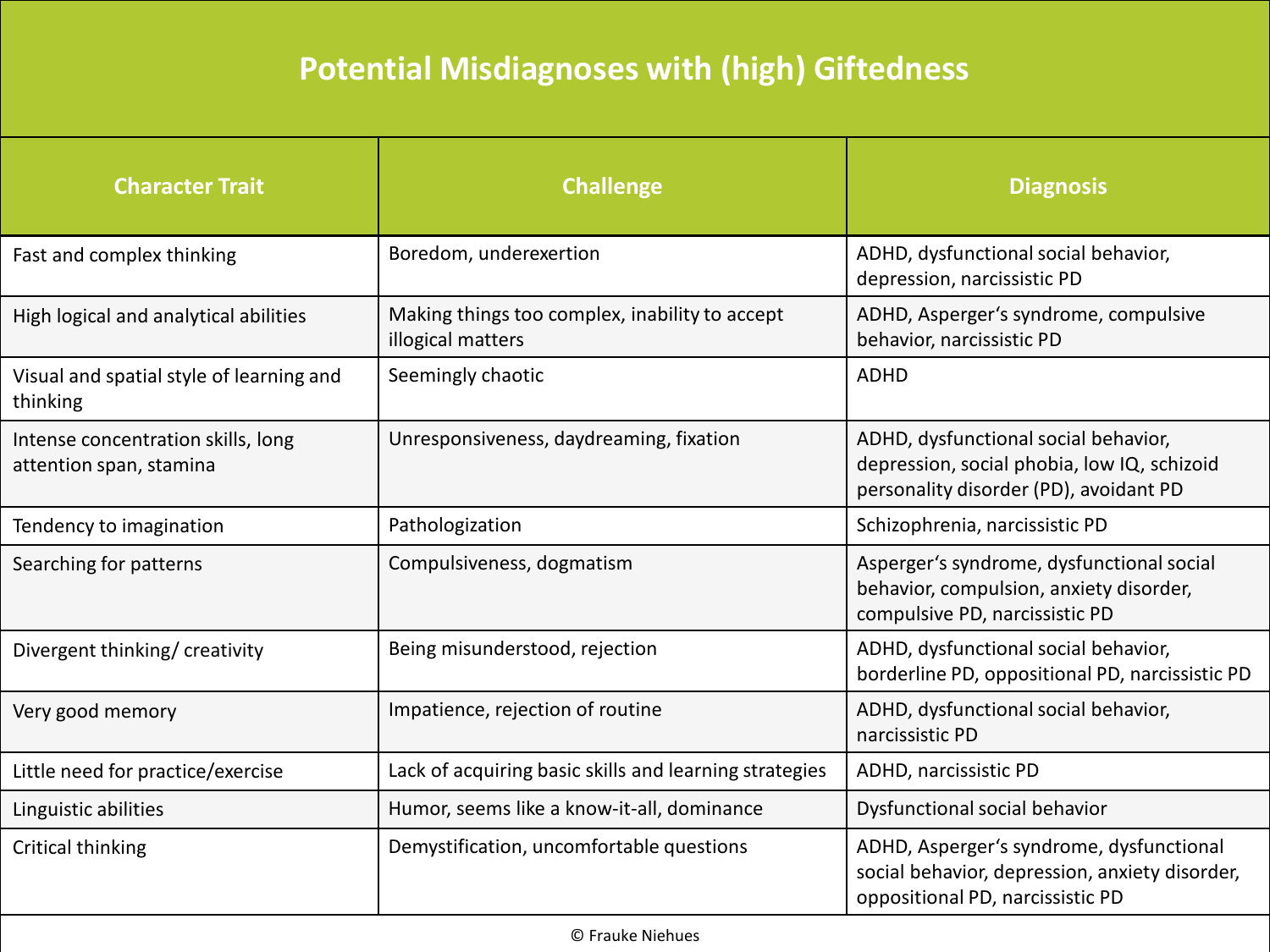## **Potential Misdiagnosis with (high) Giftedness**

| <b>Character Trait</b>                 | <b>Challenge</b>                                           | <b>Diagnosis</b>                                                                                                                                                                                     |
|----------------------------------------|------------------------------------------------------------|------------------------------------------------------------------------------------------------------------------------------------------------------------------------------------------------------|
| Thirst for knowledge, varied interests | Inappropriately high expectations of<br>oneself and others | Dysfunctional social behavior, compulsion, narcissistic PD                                                                                                                                           |
| Intrinsic motivation                   | Perfectionism                                              | Compulsion, Avoidant PD, narcissistic PD                                                                                                                                                             |
| <b>Openness</b>                        | Unconventionality                                          | ADHD, dysfunctional social behavior, oppositional PD,<br>narcissistic PD                                                                                                                             |
| Independence                           | Nonconformity                                              | ADHD, dysfunctional social behavior, schizoid PD,<br>oppositional PD, narcissistic PD                                                                                                                |
| Need for input                         | Finding the right stimulus dosage                          | ADHD, dysfunctional social behavior, mania, addiction,<br>borderline PD, narcissistic PD                                                                                                             |
| High energy level                      | Overexerting the environment                               | ADHD, dysfunctional social behavior, mania, borderline<br>PD, narcissistic PD                                                                                                                        |
| <b>High Sensitivity</b>                | Regulating emotions                                        | ADHD, Asperger's syndrome, dysfunctional social<br>behavior, anxiety disorders, hypochondria, psychosomatic<br>disorders, schizophrenia, schizoid PD, compulsive PD,<br>avoidant PD, narcissistic PD |
| Intense emotionality                   | Social difficulties                                        | ADHD, dysfunctional social behavior, depression, anxiety<br>disorders, borderline PD, oppositional PD, avoidant PD,<br>narcissistic PD, PTSD                                                         |
| Strong sense of justice                | Difficulty to approach things in a<br>practical manner     | Asperger's syndrome, compulsion, oppositional PD,<br>compulsive PD, narcissistic PD                                                                                                                  |
| Feeling of being different             | Loneliness                                                 | Social phobia, Asperger's syndrome, avoidant PD, schizoid<br>PD, oppositional PD, narcissistic PD                                                                                                    |